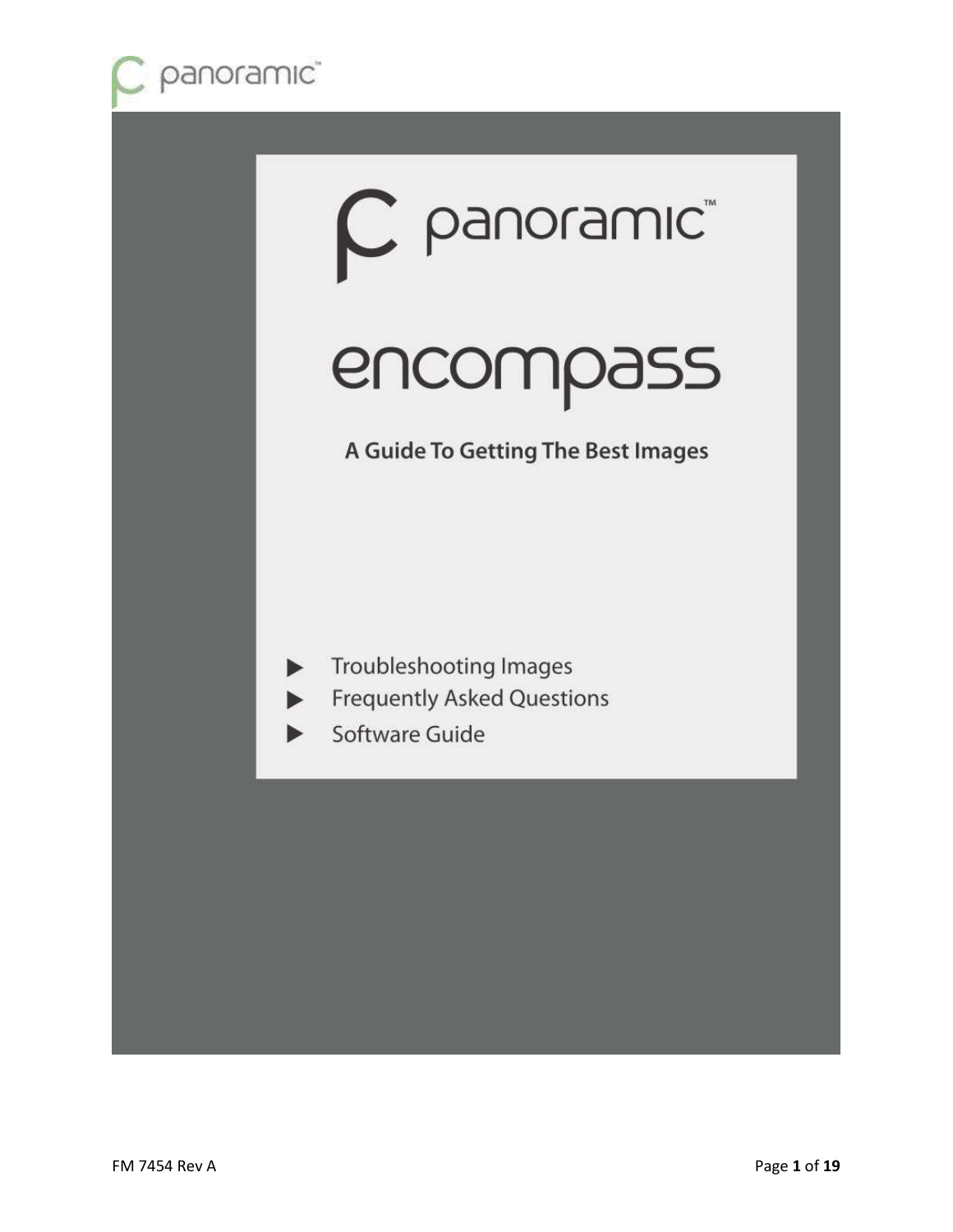

## How to use this guide

NOTE: Please be sure your questions are answered or your issues resolved before attempting to take repeated exposures.

If this guide does not answer your questions, or if you have further issues, do not hesitate to call our Technical Support Team at 800-654-2027.

The next page has examples of issues that may occur with your digital images such as stretching, blurring, or other problems with the diagnostic quality. If the issue you are having is close to the example, follow the guide to the designated page for tips to remedy it.

Most of these issues can be fixed with a few clicks in the Panoramic Dental Imaging software. A more in-depth explanation of the software and its functions begins on page 14.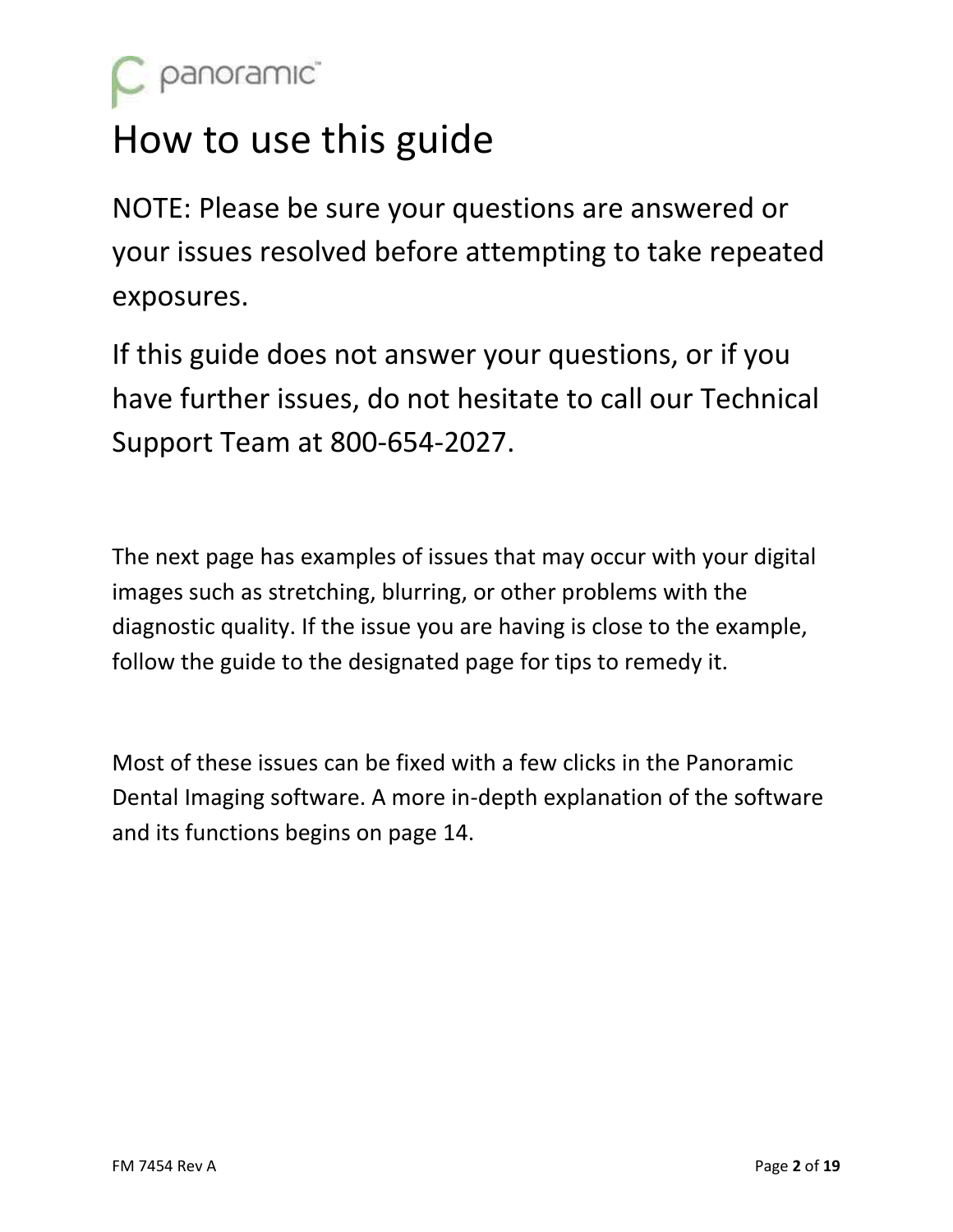# panoramic<sup>®</sup>

## Do your images look like this?

All of the following images were taken on a skull phantom, your images may differ slightly.



No image/Strange artifact. See page 5. One side stretched. See page 6.



Anterior teeth compressed. See page 7. Anterior teeth magnified. See page 8.





V-shaped mandible, incisors shortened. See page 11.







Very light image. See page 9. Very dark image. See page 10.



Teeth flat, no detail in maxillary roots. See page 12.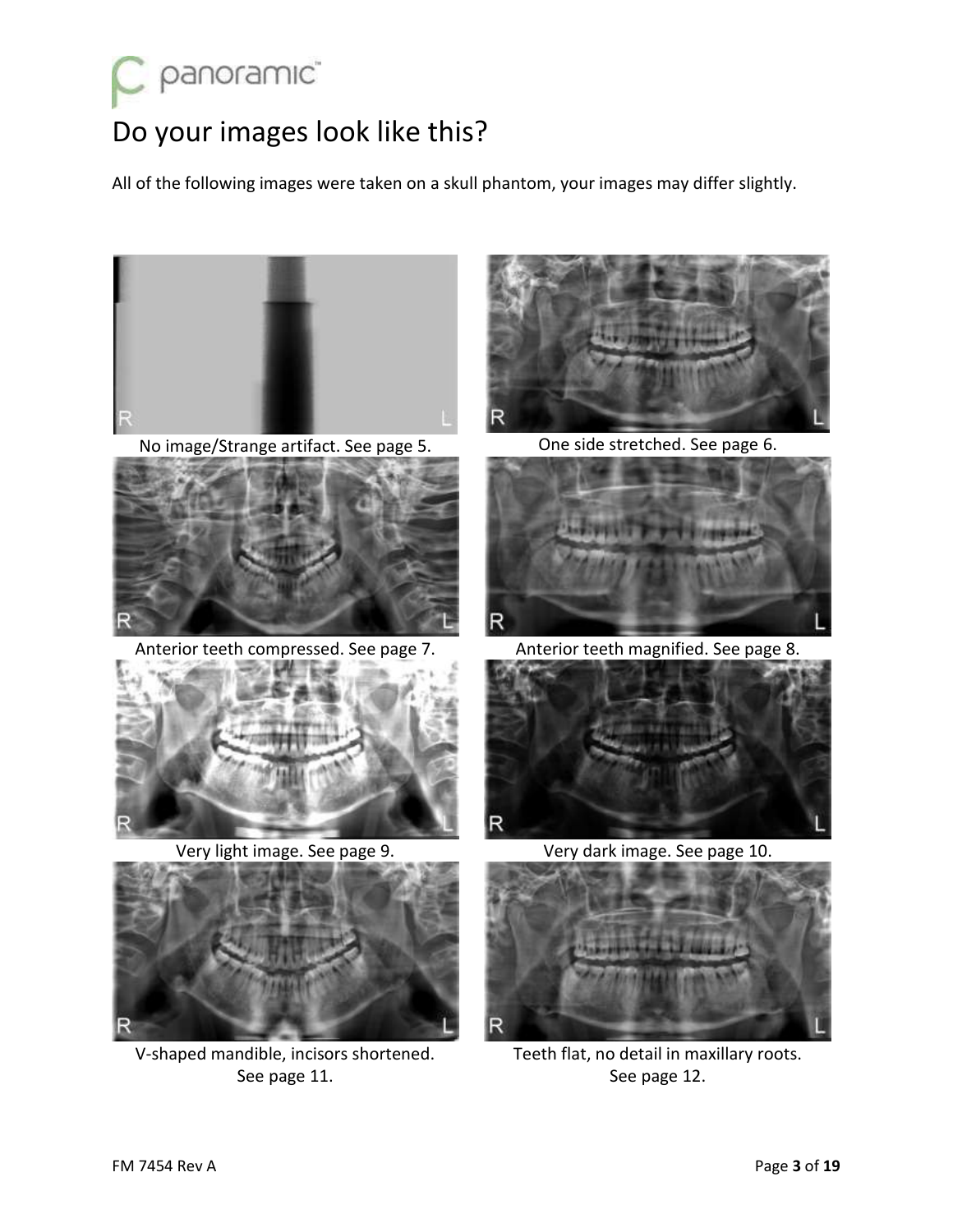

White artifact. See page 13.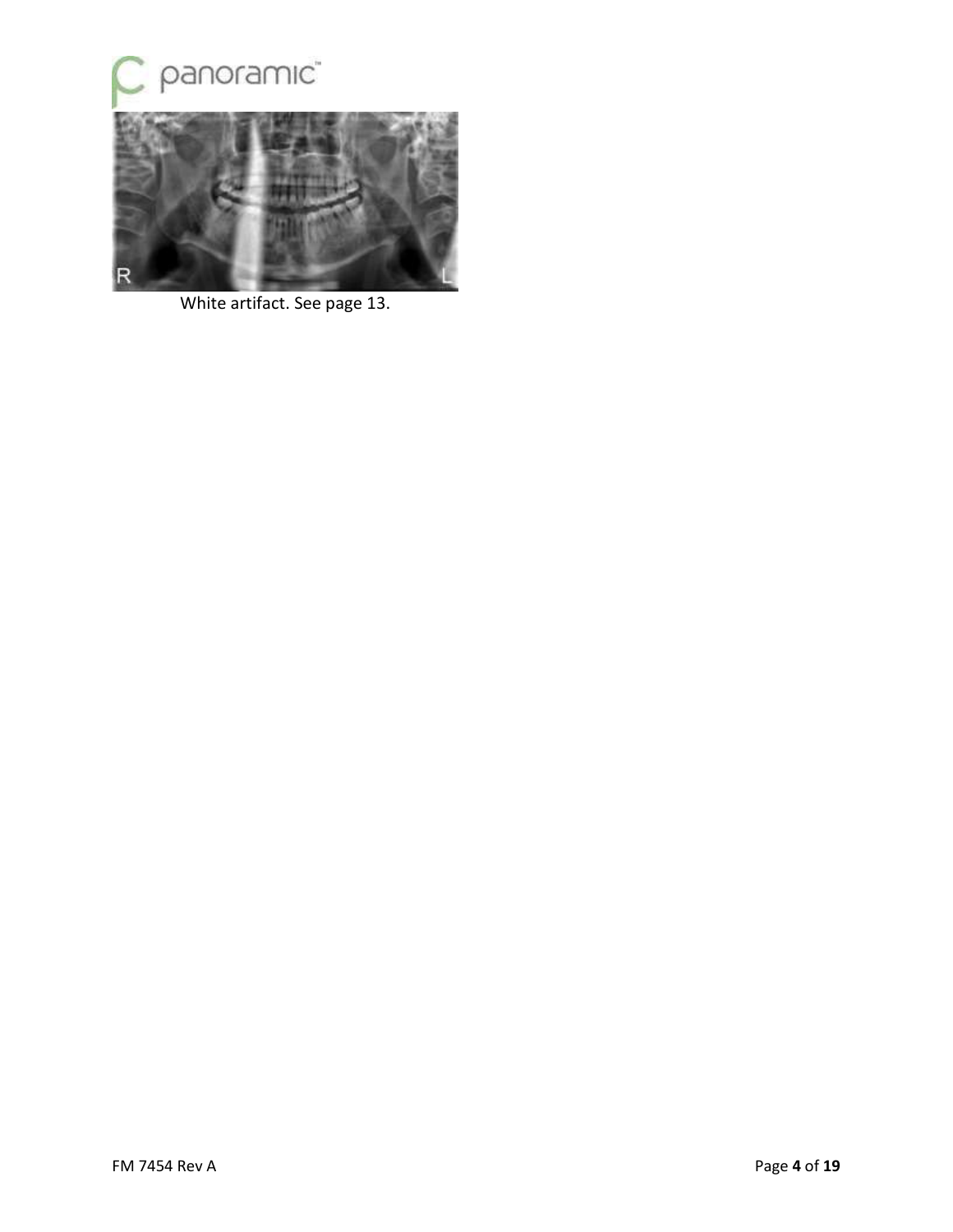

#### No Image/Strange Artifact:



This will happen when the sensor was capturing but detected no x-rays. If this occurs it was most likely caused by the machine being in Demonstration Mode. The machine will automatically enter Demonstration Mode if no kV or Patient Size is selected on the display before the exam is taken.

If the above image appears, check if the display reads "Exam finished \*DEMONSTRATION\*". No kV selected.

While in Demonstration Mode, the machine will not emit radiation or sound the exposure tone. However, if you get the image above and are sure the machine was not in Demonstration Mode, or have any other questions or concerns, stop use of the machine and call our Technical Support Team at 800-654-2027.



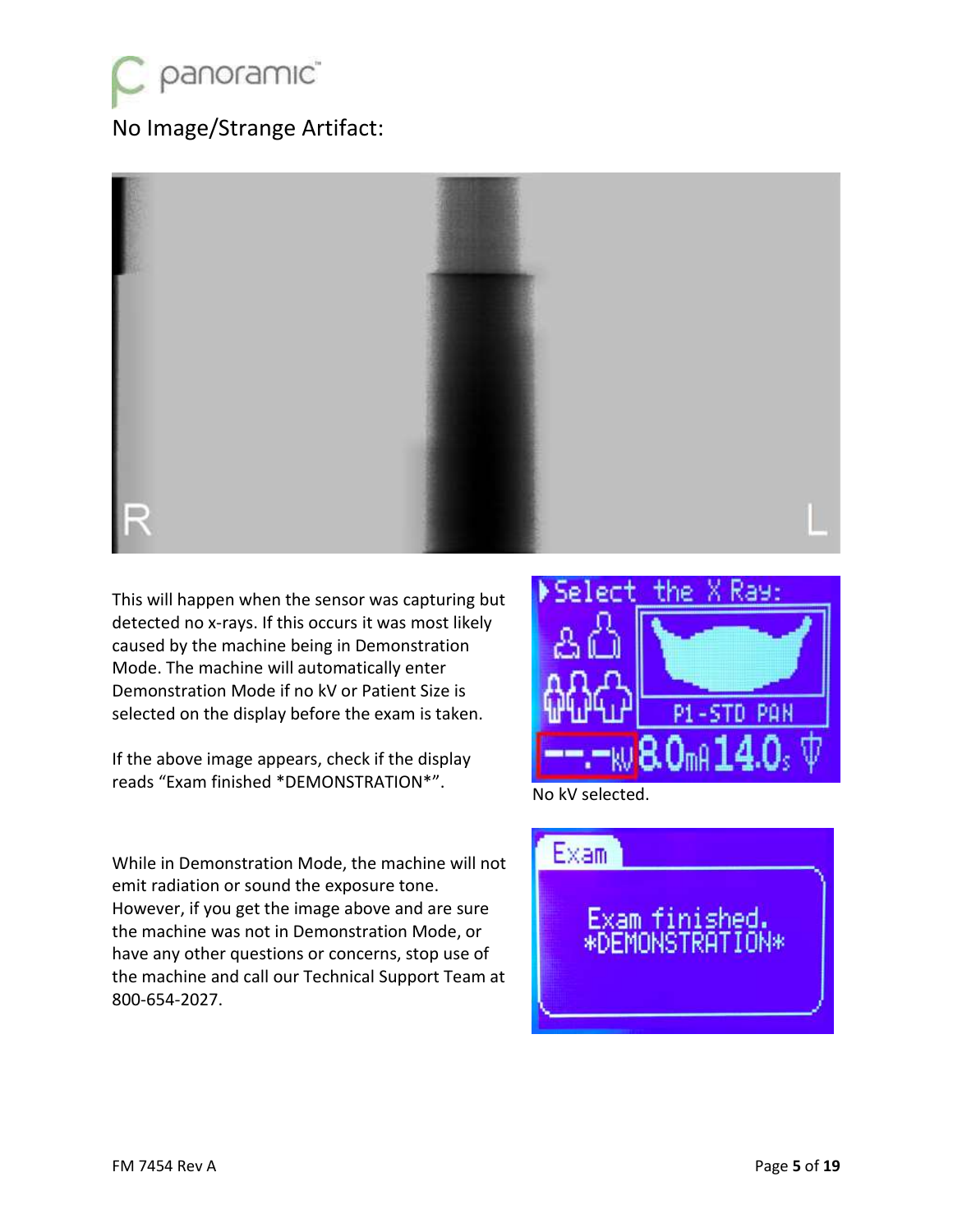panoramic<sup>®</sup>

One Side Stretched/Condyles Not Symmetrical:



This is most often caused by the patient being positioned off center, or looking to one direction. Use the positional lasers to check that the patient's midsagittal plane is centered.

Activate the lasers by pressing the laser button at the bottom of the display just above the encompass logo, highlighted to the right.



Also check that the anterior teeth are centered on the notch in the bite guide. It may help to have the patients close their eyes during the exposure to keep them from trying to follow the sensor or tube head during rotation.

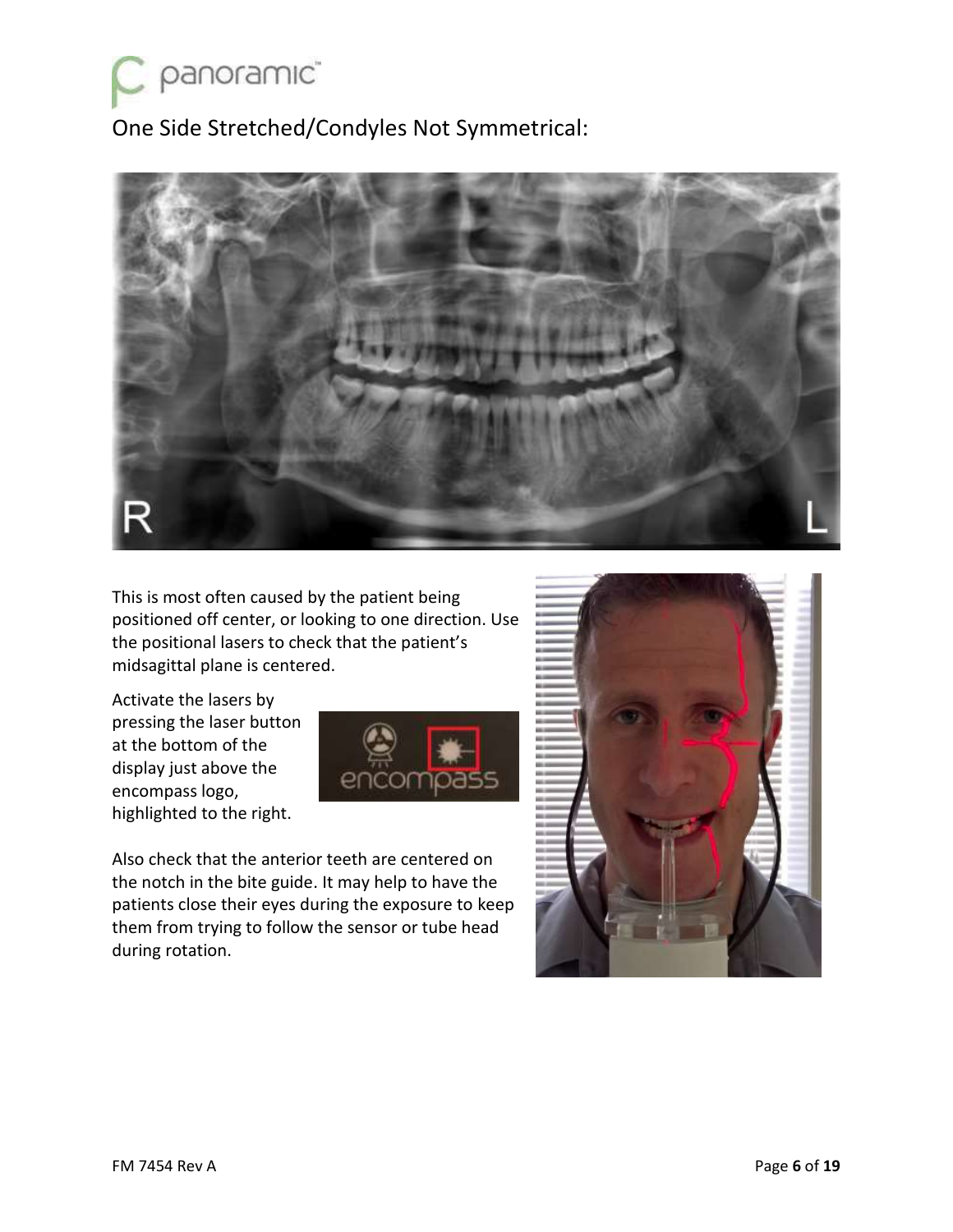

### Anterior Teeth Compressed:



This is caused by the patient biting too far forward on the bite guide. The teeth are closer to the sensor and become compressed.

Be sure to check that the patient is biting on the groove of the bite guide, this will ensure they are properly positioned in the focal trough.

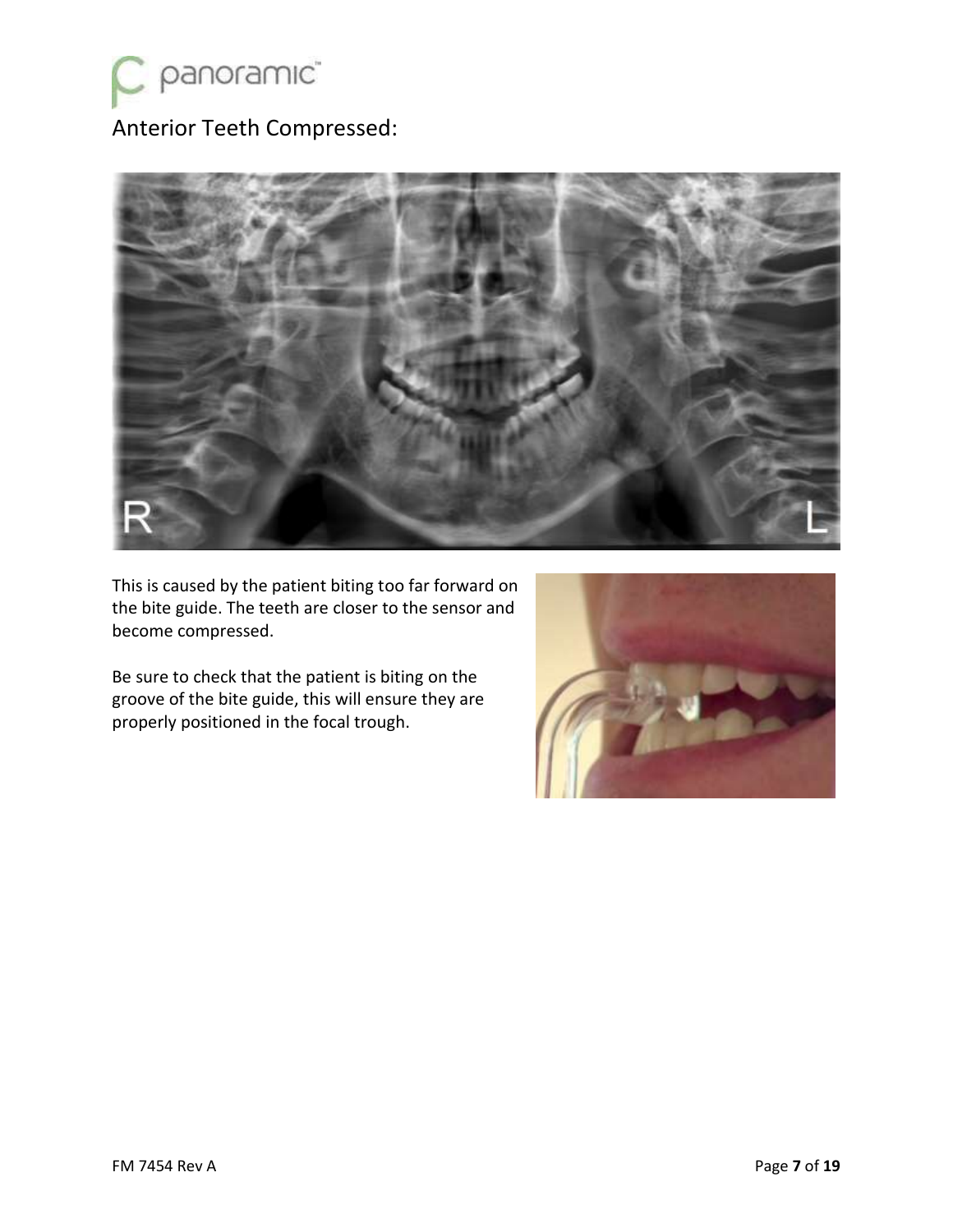

### Anterior Teeth Magnified:



This is caused by the patient biting too far back on the bite guide. The teeth are further from the sensor and become magnified.

Be sure to check that the patient is biting on the groove of the bite guide, this will ensure they are properly positioned in the focal trough.

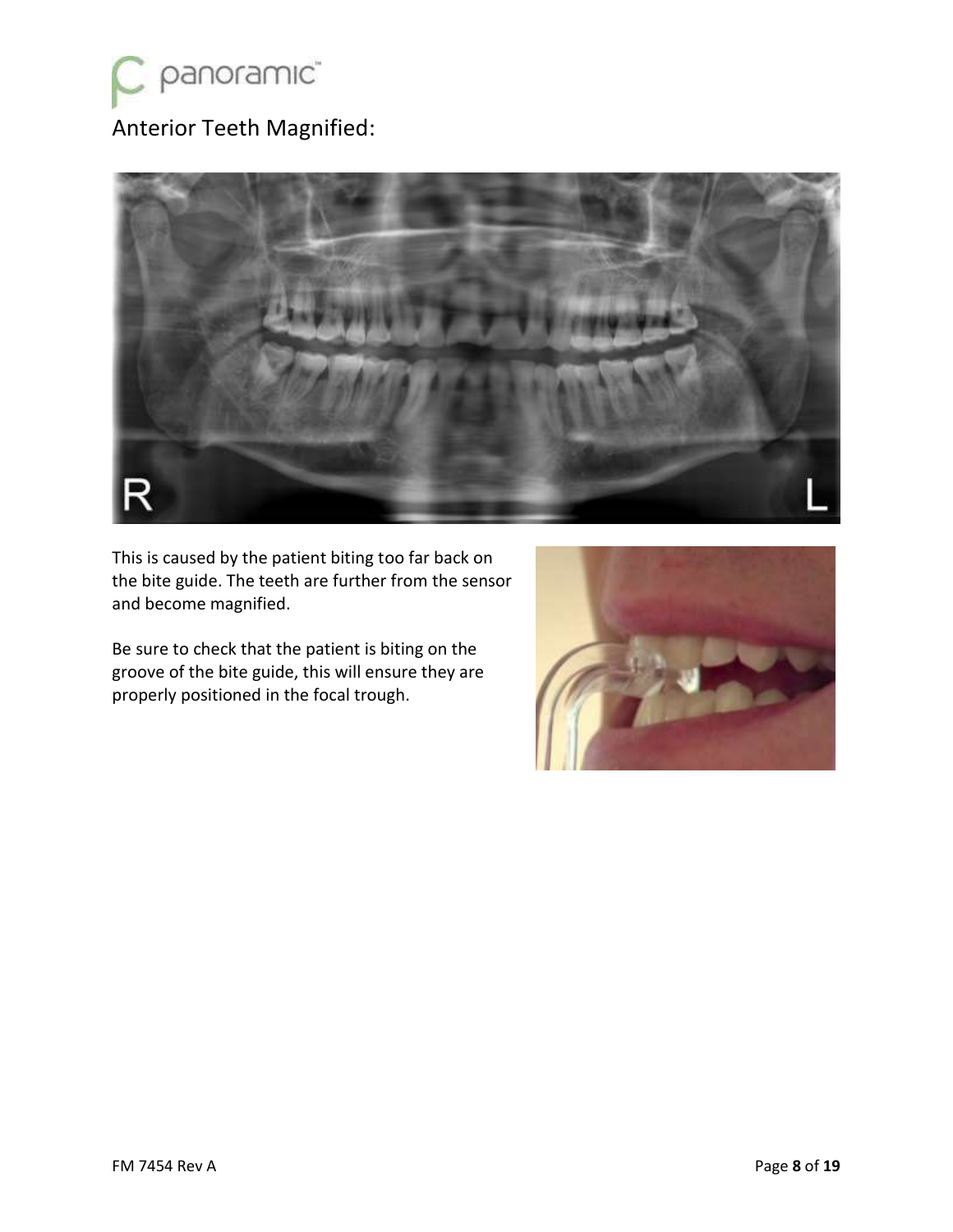## panoramic<sup>"</sup> Very light image:



This is either caused by under exposure, or the brightness/contrast of the image needs to be adjusted in the acquisition software.

First, try adjusting the brightness/contrast in the software using the histogram at the top. Dragging the right arrow toward the left will darken the image:



A more detailed description of the software and its usage begins on page 14.

Once you've reached your desired brightness, if there is a loss of detail, the image was most likely under exposed. Take note of the kV used and the patient size, the kV may need to be increased on patients of that size in the future.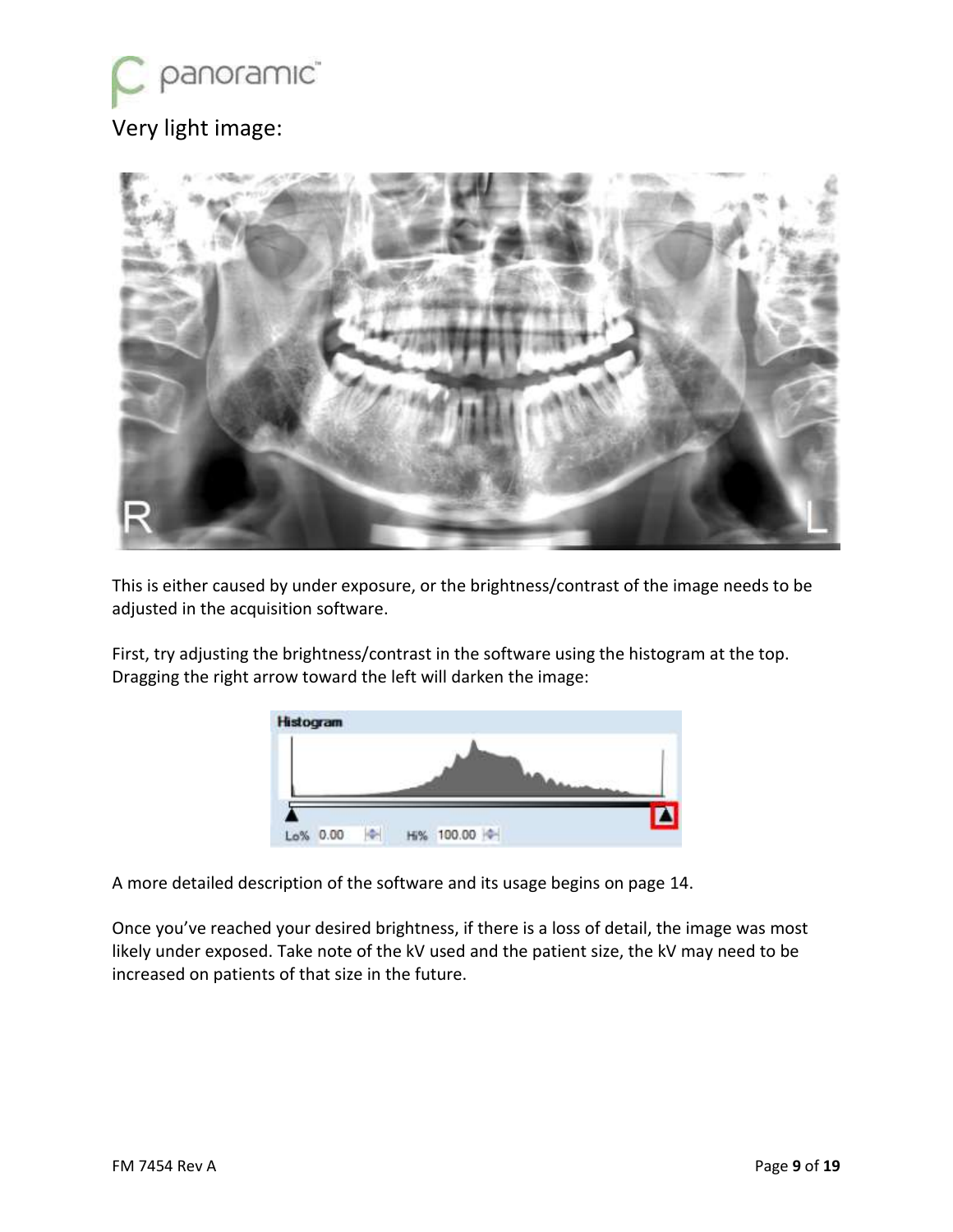

#### Very dark image:



This is either caused by over exposure, or the brightness/contrast of the image needs to be adjusted in the acquisition software.

First, try adjusting the brightness/contrast in the software using the histogram at the top. Dragging the left arrow toward the right will lighten the image:



A more detailed description of the software and its usage begins on page 14.

Once you've reached your desired brightness, if there is a loss of detail, the image was most likely over exposed. Take note of the kV used and the patient size, the kV may need to be decreased on patients of that size in the future.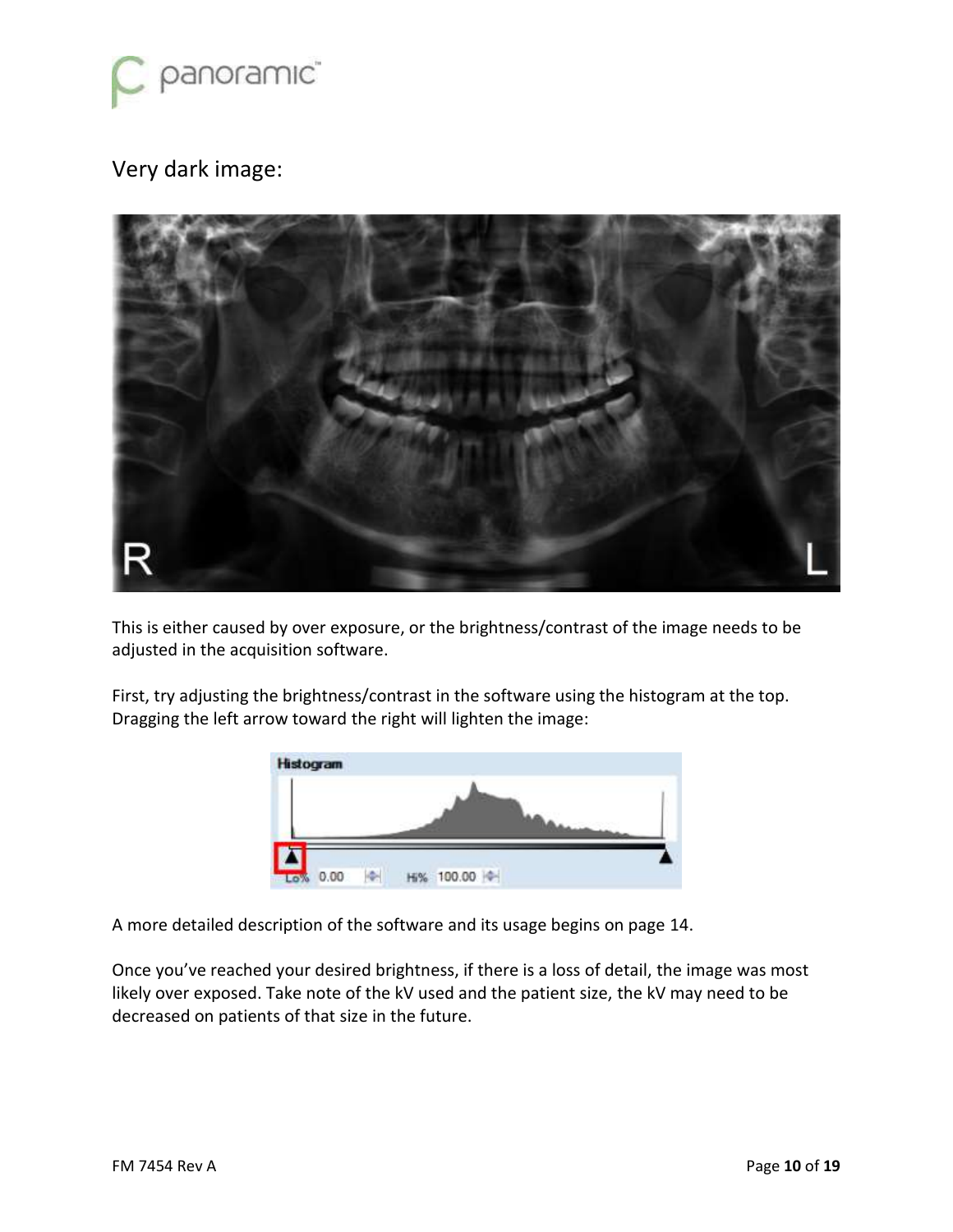

V-shaped mandible, incisors shortened:



This is caused by the chin being angled downward; the Frankfort plane is not parallel to the ground.



Double check the positioning of the Frankfort plane with the horizontal laser.



Chin angled too low



The Frankfort plane (red line) must be parallel to the ground.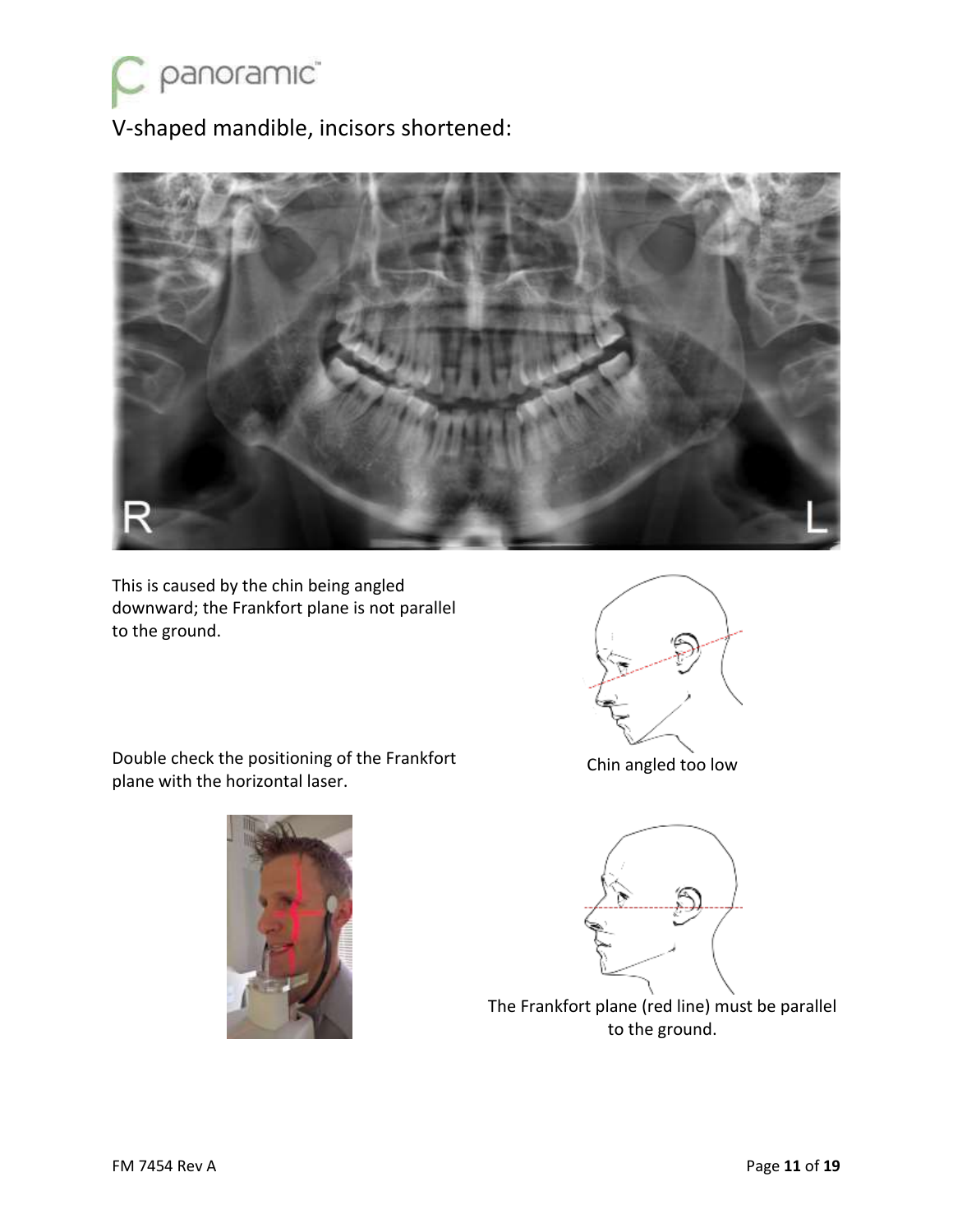

Teeth flat, no detail in maxillary roots:



This is caused by the chin being angled upward; the Frankfort plane is not parallel to the ground.

Double check the positioning of the Frankfort



Chin angled too high





The Frankfort plane (red line) must be parallel to the ground.

plane with the horizontal laser.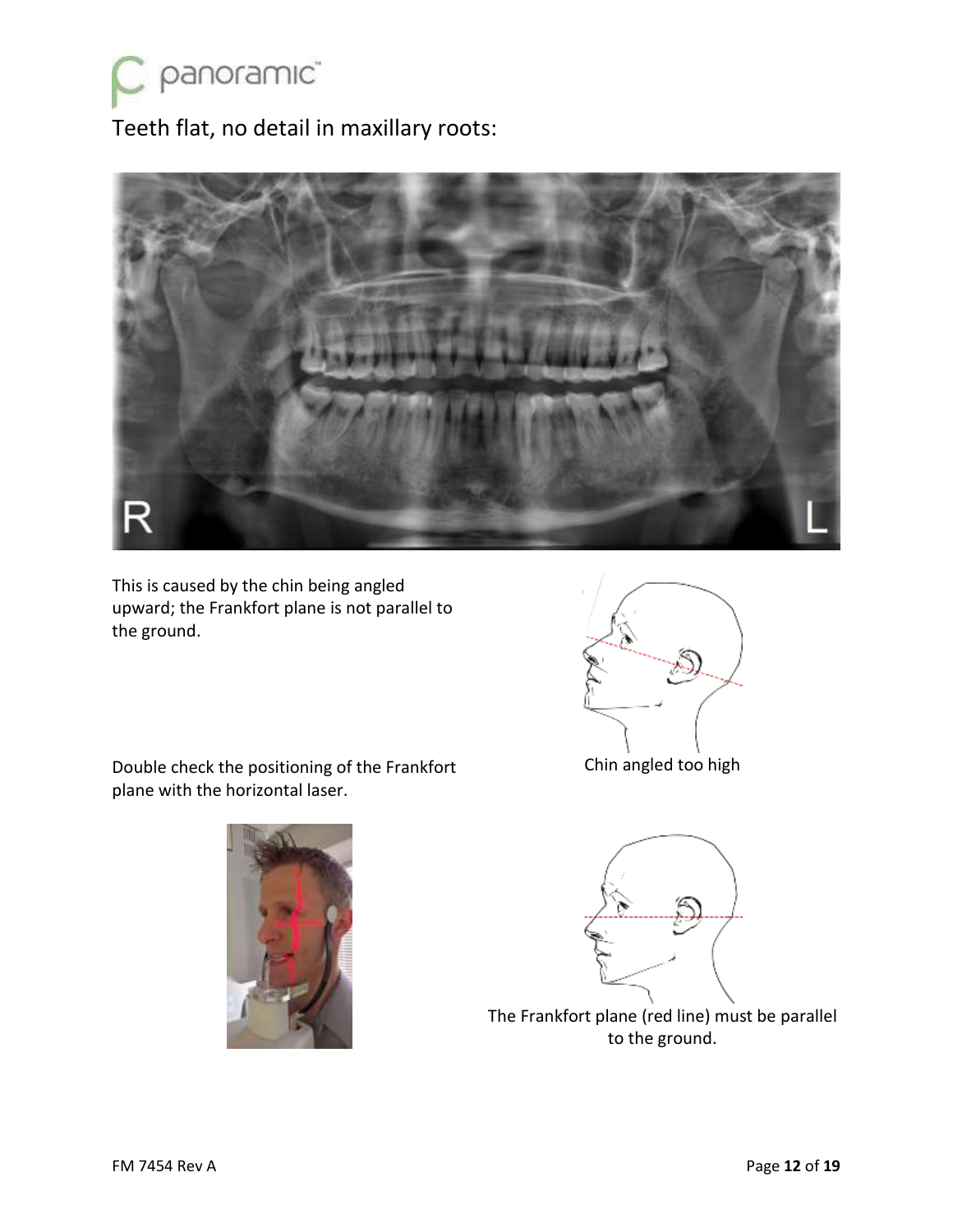

### White artifact:



This will occur any time there is a foreign object that blocks the radiation. This is most often caused by a lead apron being too high on the back of the patient's neck, or the patient did not remove all jewelry prior to the exposure.

Note: a thyroid collar should never be used during a panoramic x-ray as it would cause a similar problem.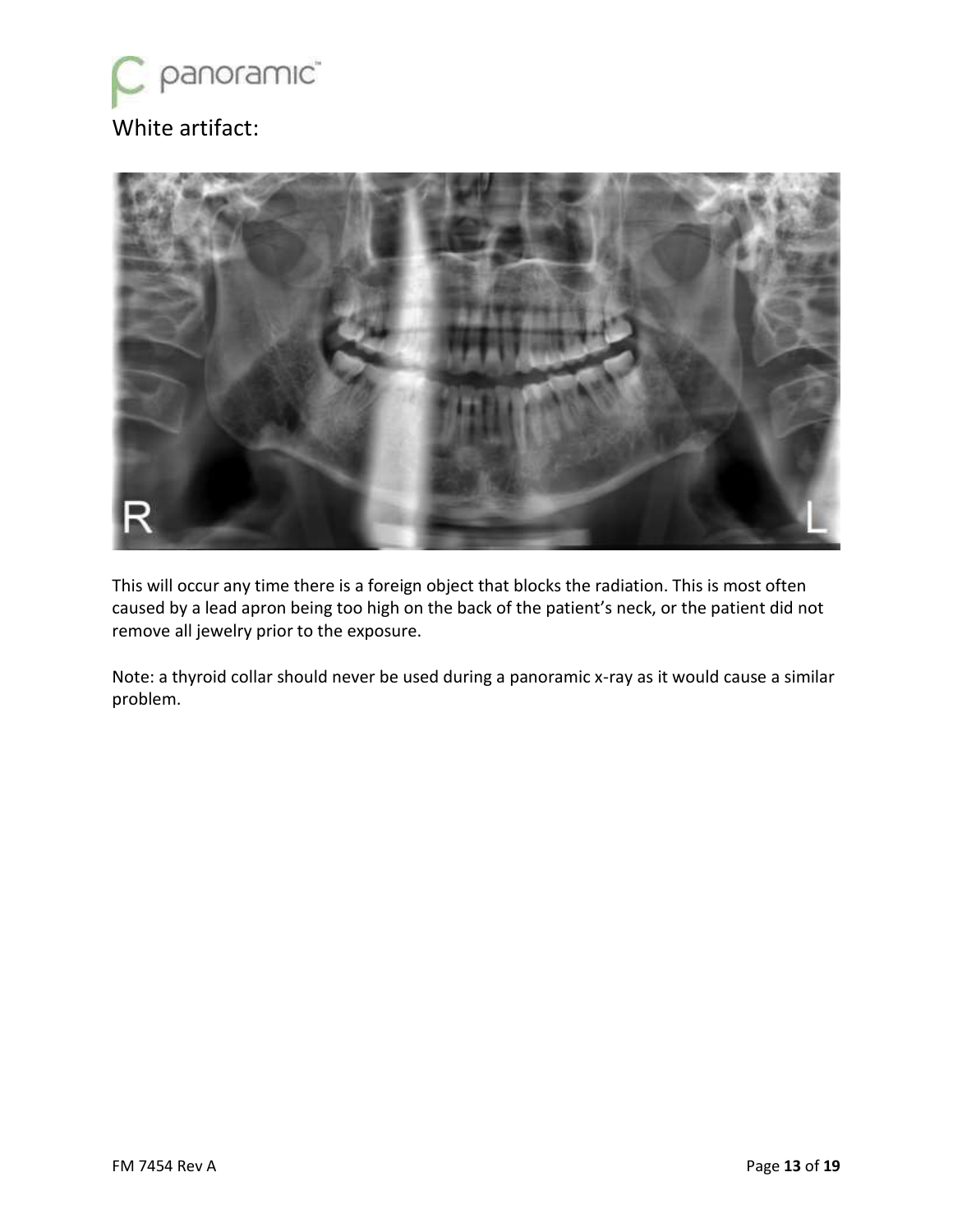

#### Software User Guide

Panoramic Dental Imaging is an image acquisition software with some image processing options. It is solely meant to capture the image from the digital sensor, manipulate it to your liking and pass it along to the storage option most convenient

Although the software can save images locally or to a location of your choice, it can also interface with most image management software via a TWAIN driver that is installed along with the acquisition software.

#### Launching the software:



Dental Imaging Software.exe

If the Panoramic Dental Imaging Software has not been bridged with an image management software, it can be launched by double-clicking the icon on the desktop

If it has been bridged with an image management software, refer to that software's manual as the process will vary. Feel free to contact our Technical Support staff if you have any questions regarding this.

#### Image Acquisition:

It is recommended to allow the sensor to connect and to get the machine in standard position before positioning the patient to reduce the patient's wait time. The Encompass has a Demonstration Mode that you can use to familiarize yourself with the work flow without a patient present if needed.



After the software is launched, it will take a moment to connect to the sensor. Once connected, the System status in the upper left corner will turn green and read "Ready".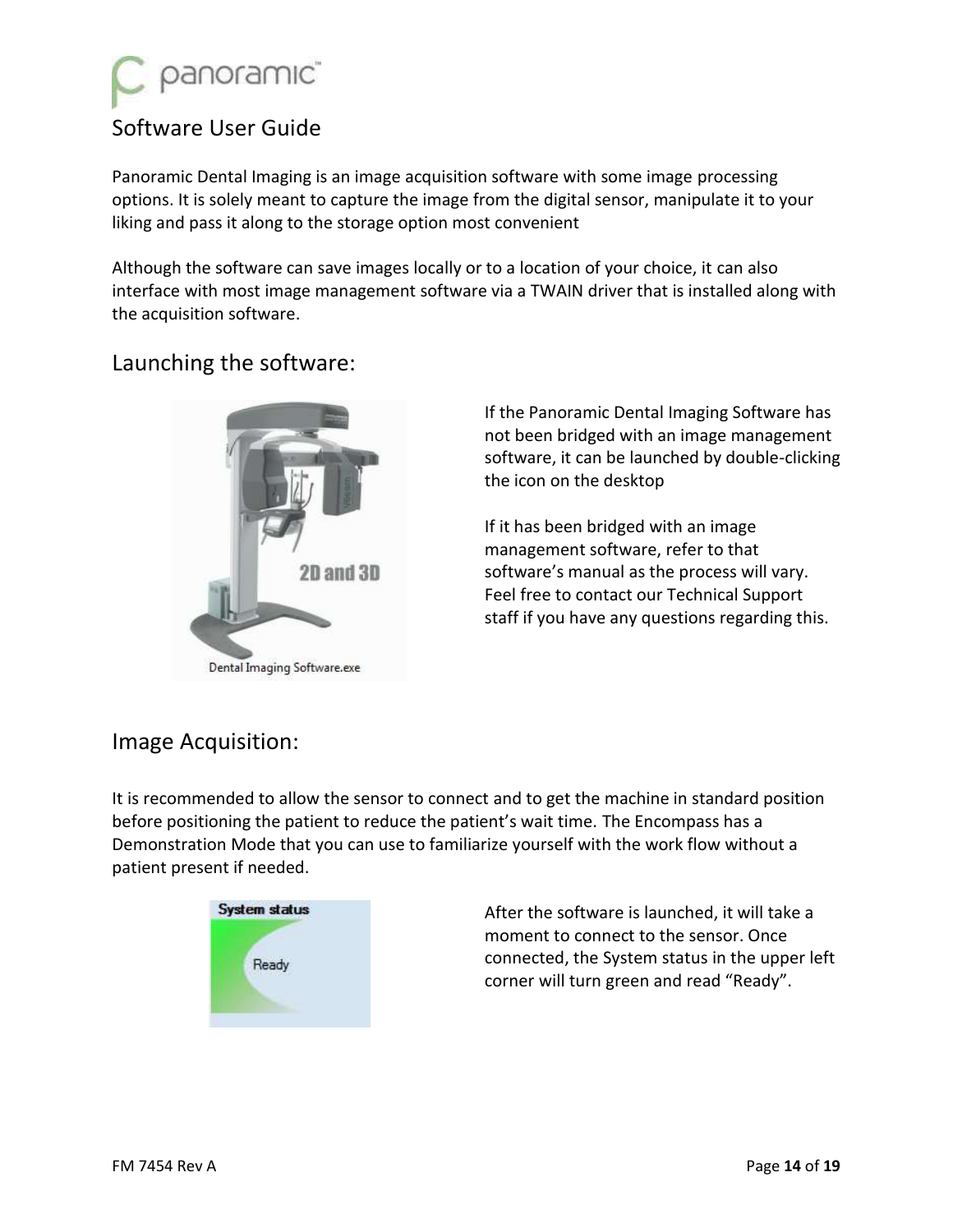

When the machine is first powered on and after each exposure, the display will return to a counter screen. Press the Select button (the circle button just below the screen) to move the machine to standard position.





Moving to standard position. 
Panoramic Mode **Moving to standard position.** Panoramic Mode **Cephalometric Mode** 





If the machine is not in the desired mode, the process to switch between Panoramic and Cephalometric mode will vary depending on your machine configuration.

For machines with a single sensor, the mode is determined by which side the sensor is currently connected to. We've made a short video showing the steps required to remove the sensor and switch modes. The video is available online at [http://www.pancorp.com/training](http://www.pancorp.com/training-videos.html?videoId=28354174)[videos.html?videoId=28354174](http://www.pancorp.com/training-videos.html?videoId=28354174) or within the Training Videos folder inside the Digital Resources folder on the desktop of computers provided by Panoramic Corporation.

The process is also detailed in the Encompass User Manual.

For machines with two sensors, the mode is controlled by the locking knob on the Panoramic side. Press the lock so it slides in to enter cephalometric mode. Press the knob on the back so the lock slides out to enter panoramic mode.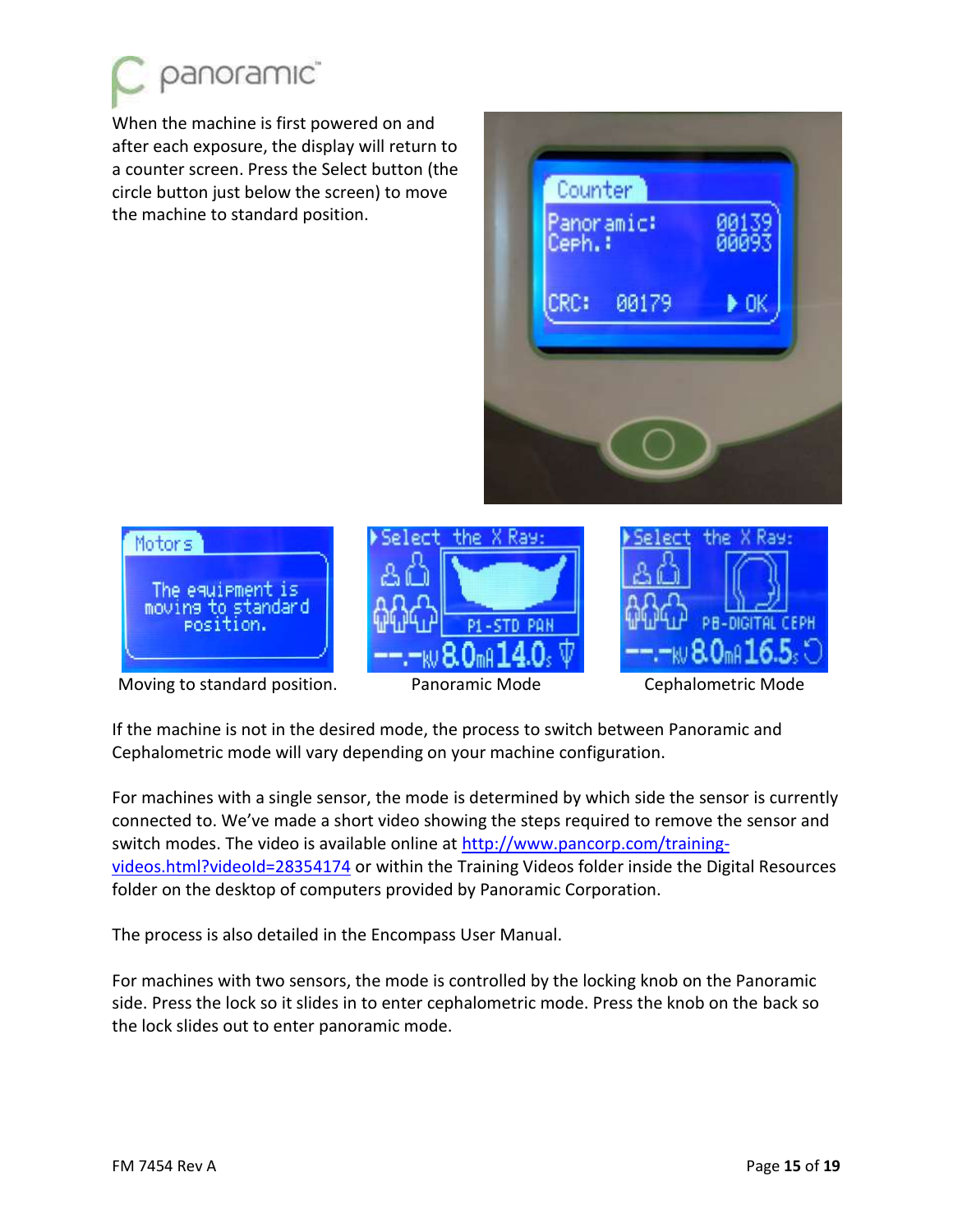



Press in for ceph mode **Solution** Slide out for pan mode



Depending on the machine configuration, the sensor may need a moment to reconnect to the acquisition software.

Once the machine is in position, select the profile and patient size on the machine display. Once the Info Line at the top reads "Ready to Expose", the software will need to be set up to acquire the image.

Depending on the machine configuration, either one or both image acquisition buttons will be active on the top right of the software.

All profiles used with the machine in panoramic mode will use the New PAN button, and all profiles used in ceph mode will use the New CEPH button.

If Panoramic Dental Imaging Software has not been bridged with an image management software, a Patient information box will pop up after pressing the acquisition button. The information entered into this form will appear imprinted on the image after acquisition. Click the Start button to begin the sensor's acquisition mode.

If the software has been bridged with an image management software, this box will not appear, the sensor will just begin acquiring.

| Patient ID | 123                                                                                                                                                                    |
|------------|------------------------------------------------------------------------------------------------------------------------------------------------------------------------|
| Last name  | John                                                                                                                                                                   |
| Fint name  | Doe                                                                                                                                                                    |
| Info       | The process can take up to 20 seconds. After pressing the Start button.<br>you will have 150 seconds to run the process.<br>Note, in the System status area, the count |



New 3D

P1-STD PAN

Ready to Expose!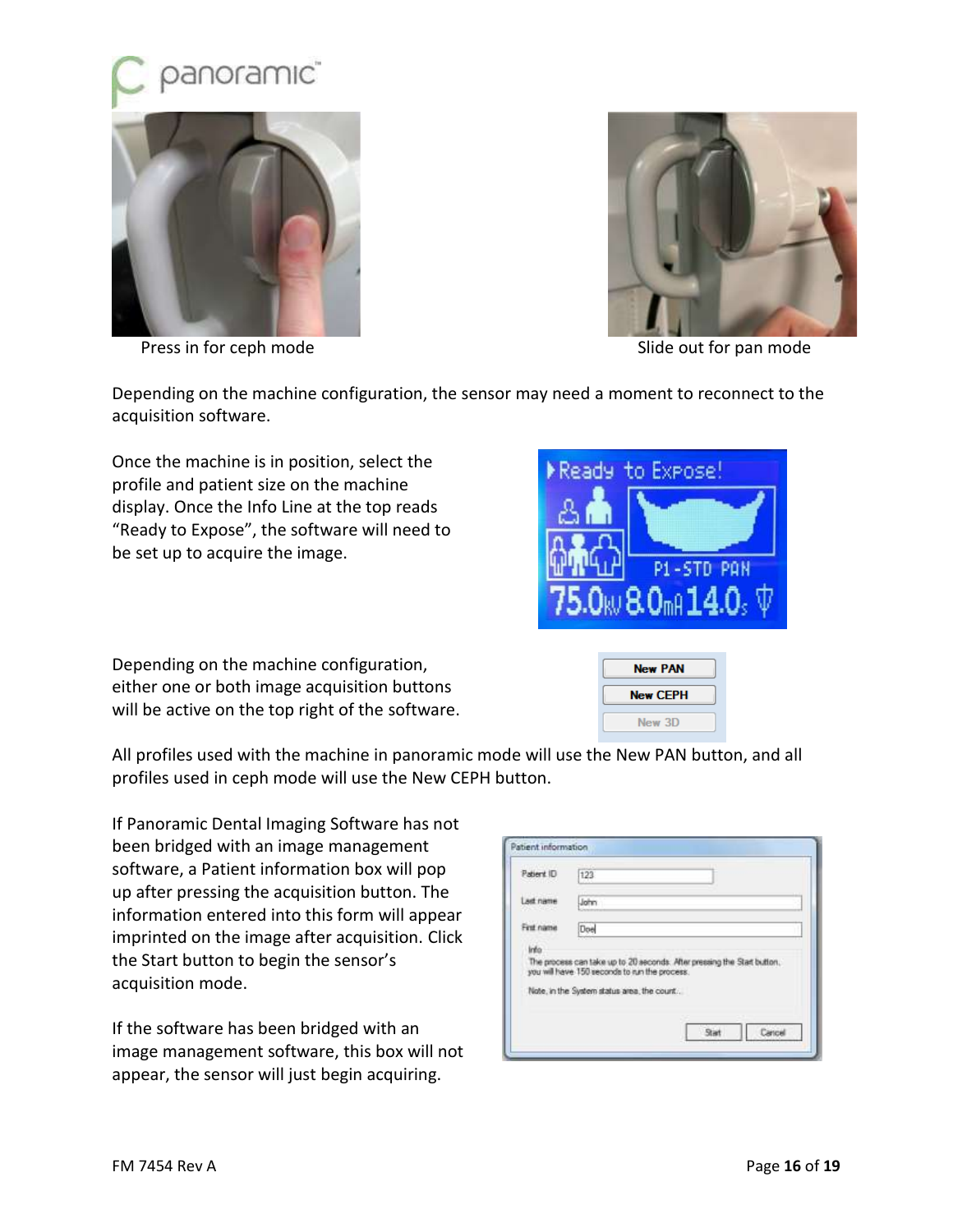

| <b>System status</b> |    |
|----------------------|----|
| Acquiring            |    |
|                      | 49 |

When the sensor is in acquisition mode, the System status indicator at the top left of the software will turn blue, read "Acquiring…", and display a countdown. The sensor will only stay in acquisition mode for 150 seconds, during this time the exam will need to be taken.

Press and hold the exposure button to acquire the image. After the acquisition, the software will process the image and display it.



#### Preliminary Image Processing:

It is best to adjust the image in Panoramic Dental Imaging as close to your desired result as possible before saving, even if the image is going to be saved into an image management with its own image processing tools.

For most cases, the default image processing done by Panoramic Dental Imaging after the acquisition is sufficient. Otherwise, the most common adjustment you will need to make is to the brightness and contrast of the image. This is done via the histogram.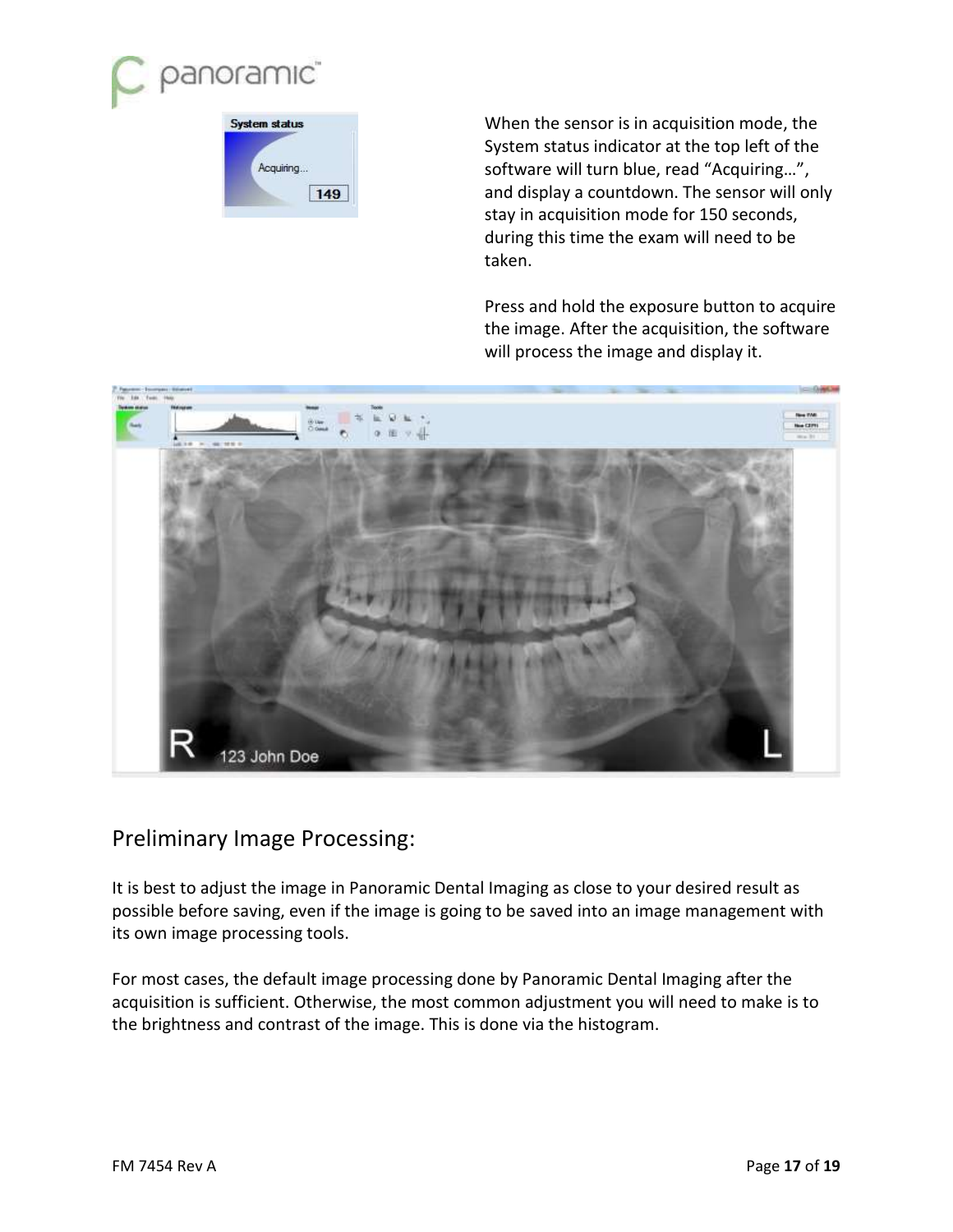



The triangles at the bottom can be dragged to change the brightness and contrast of the image. Dragging the right arrow to the left will darken the image, and dragging the left arrow to the right will lighten it. Dragging both arrows will result in a change to the overall contrast of the image.



#### Saving the Image:

The process for saving the image will vary depending on your work flow and network setup. Panoramic Dental Imaging can interface with most image management software suites through a TWAIN driver.

If it is launched through your imaging software, a TWAIN button will appear in the toolbar at the top. Clicking that option will simply pass the image back into the patient database.

| File |  | Edit Tools   Save (TWAIN) | Help |
|------|--|---------------------------|------|
|      |  |                           |      |